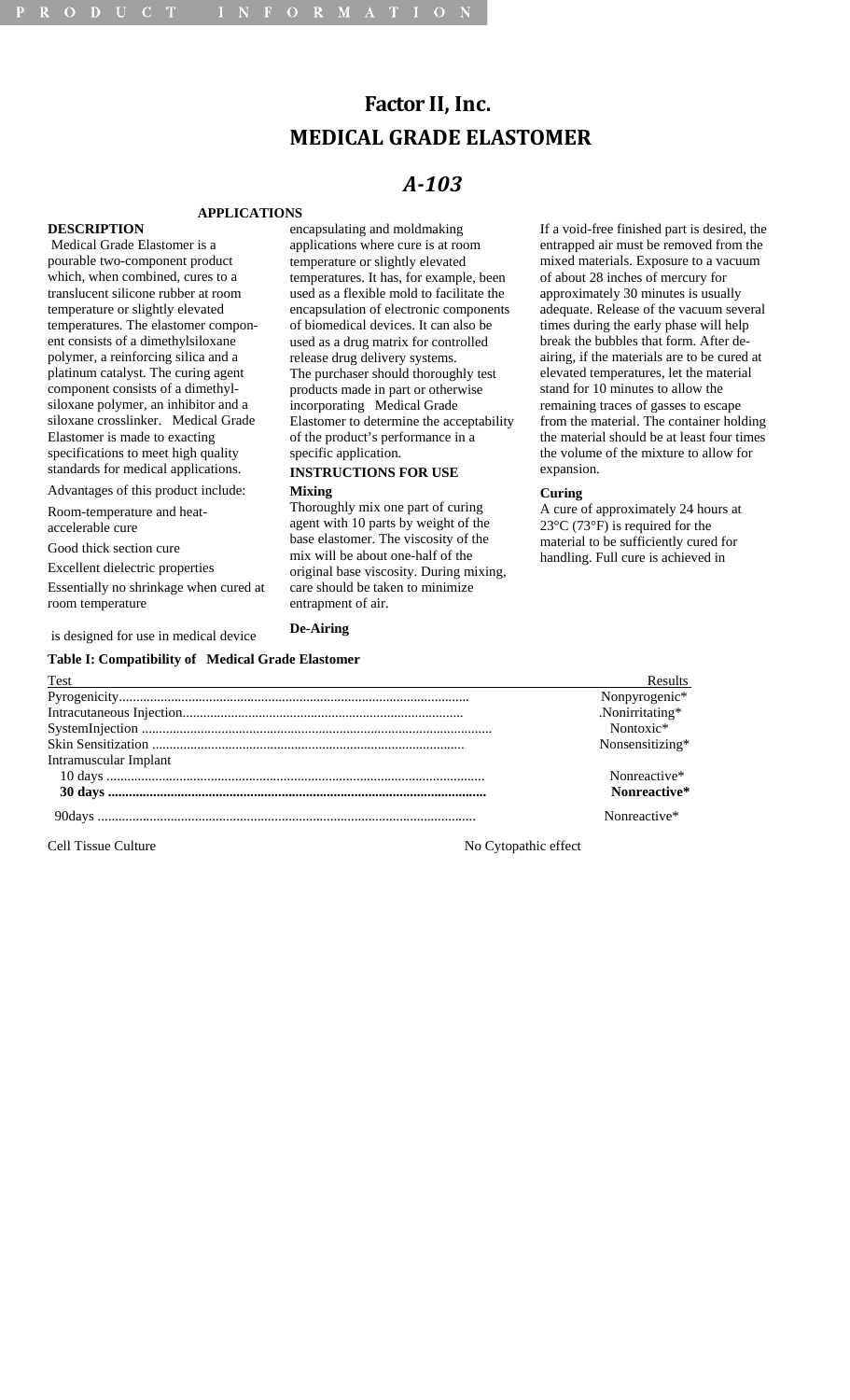about three days at room temperature. The cure may be accelerated with any of the following schedules:

| 30 minutes  75°C (167°F)           |  |
|------------------------------------|--|
| 15 minutes $100^{\circ}$ C (212°F) |  |

Large parts with thick cross sections may require a longer time to compensate for the time needed to heat the entire part to the desired curing temperature.

Thin films of Medical Grade Elastomer may cure more slowly at room temperature. Slight heating will accelerate the cure of these films.

#### **Use of Silicone Fluid to Modify Properties**

The consistency of Medical Grade Elastomer may be lowered by adding *Factor II* ® 360 Medical Fluid (100 cs viscosity). The fluid may be premixed with either the base or the curing agent. The addition of *Factor II* 360 Medical Fluid will lengthen working and vulcanization times and result in lower physical properties. **Caution:** The added fluid can be readily extracted with solvents and may impart a slightly oily surface.

#### **Cure Compatibility**

 Medical Grade Elastomer will cure in contact with many materials. However, exceptions that have been noted are chlorinated and butyl rubbers, some RTV silicone rubbers, and the unreacted components of some plastics. Often, troublesome substrates that inhibit the proper curing of Medical Grade Elastomer can be made compatible by solvent washing or by heating.

# **Bonding and Release**

 Medical Adhesive Silicone A can be used to bond cured Medical Grade Elastomer to other silicone elastomers and many other materials.

#### **As Supplied**

#### **TYPICAL PROPERTIES These values are not intended for use in preparing specifications**

|      | CTM ASTM Test | Value            |  |
|------|---------------|------------------|--|
| 0050 |               |                  |  |
|      |               | Viscosity, poise |  |

0050 D 1084 Initial3 ............................................... ................... 600 0050 D 1084 After 2 hours ........ ...................................................... 1100 When 100 parts of Medical Grade Elastomer and 10 parts of the curing agent are mixed, de-aired, press-cured for three minutes at 150°C (302°F), post-cured one hour at 150°C (302°F) and stabilized for three hours at room temperature, the following typical properties will be obtained on a 0.075-inch slab:

# **As Cured**

| CTM ASTM Test             | <b>Value</b> |       |
|---------------------------|--------------|-------|
|                           |              |       |
|                           |              | D     |
|                           |              | D 412 |
|                           |              | D 412 |
|                           |              |       |
|                           |              | D 149 |
|                           |              |       |
|                           |              |       |
| Dielectric Constant       |              |       |
|                           | 3.01 0112    | D 150 |
| <b>Dissipation Factor</b> |              |       |
| 0112                      |              |       |
| 0112                      |              |       |
| 0249                      |              | -16   |

**Specification Writers: Please obtain a copy of the Factor II's Sales Specification for this product and use it as a basis for your specifications. It may be obtained from any Factor II Sales Office, or from Factor II's Customer Service .** 

#### **CAUTION**

Commercially available RTV primers **Cure Inhibition** 

have been used to enhance the ad-<br>The cure of may be hesion of to some metal inhibited by traces of amines, sulphur, has not conducted tests of these primers and carbon monoxide. Because for biomedical applications. In molding organic rubbers often contain these will normally release well from smooth substances, they should not come in unprimed surfaces other than glass. Contact with the uncured elastomer A release agent may be used to ensure and curing agent. Catalyst residues Trouble-free releases. One useful from silicone elastomers that have release agent consists of a two to five percent water solution of a mild soap such as *Ivory Liquid*

and plastic surfaces; however, Factor II nitrogen oxide, organo-tin compounds